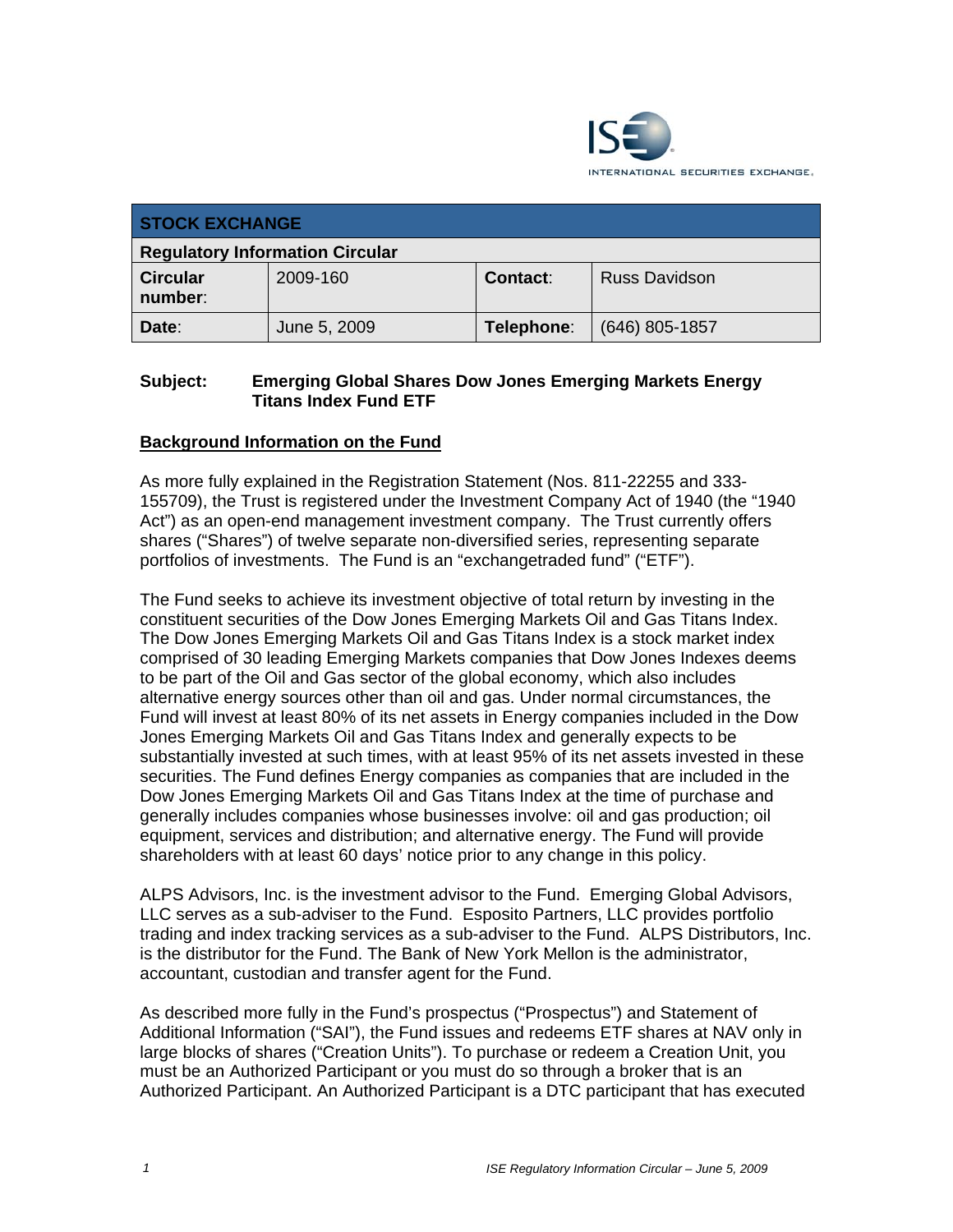a Participant Agreement with the Funds' Distributor. Because Creation Units likely will cost millions of dollars, it is expected that only institutional investors will purchase and redeem Shares directly with the issuing Fund.

The Trust's Registration Statement describes the various fees and expenses for the Fund's Shares. For a more complete description of the Fund and the underlying index, visit www.egshares.com.

## **Disclosure of Portfolio Holdings**

The Fund will, prior to the opening each business day, make publicly available on its website, www.egshares.com, a file of all the portfolio securities and other assets held by the Fund and the quantities thereof, as of the close of business on the prior business day, reflecting all securities bought and sold on such prior business day. This information will be available to investors and market participants accessing the Fund's website and will form the basis for the Fund's calculation of NAV as of the close of regular trading on the Exchange's Core Trading Session (normally 4:00 p.m. Eastern Time).

## **Portfolio Indicative Value**

The NYSE Arca will disseminate, at least every 15 seconds, through the facilities of the Consolidated Tape Association, an estimated value for the Fund on a per-Share basis (the "Portfolio Indicative Value"). The Portfolio Indicative Value is designed to provide investors with a reference value which can be used in connection with other related market information.

The Portfolio Indicative Value is determined by dividing the "Estimated Fund Value" as of the time of the calculation by the total Shares outstanding. "Estimated Fund Value" is the sum of the estimated amount of cash held the Fund's portfolio, the estimated value of the securities held in the Fund's portfolio and the estimated amount of accrued interest, minus the estimated amount of liabilities.

The Portfolio Indicative Value on a per-Share basis disseminated should not be viewed as a real time update of the NAV, which is calculated only once a day.

#### **Other Information about the Fund**

The Fund expects to declare and pay all of its net investment income, if any, to shareholders as dividends annually.

The Depository Trust Company ("DTC') is the record or registered owner of all outstanding Shares.

The NAV of the Fund's shares is calculated once daily each day the New York Stock Exchange ("NYSE") is open for business (a "Business Day") as of the close of regular trading on the NYSE, generally 4:00 p.m. Eastern time. NAV per share is calculated by dividing the Fund's net assets by the number of the Fund's shares outstanding. In calculating the Fund's NAV, Fund investments generally are valued using market valuations. NAV will be available from the Distributor and is also available to NSCC participants through data made available from NSCC. Short-term debt securities with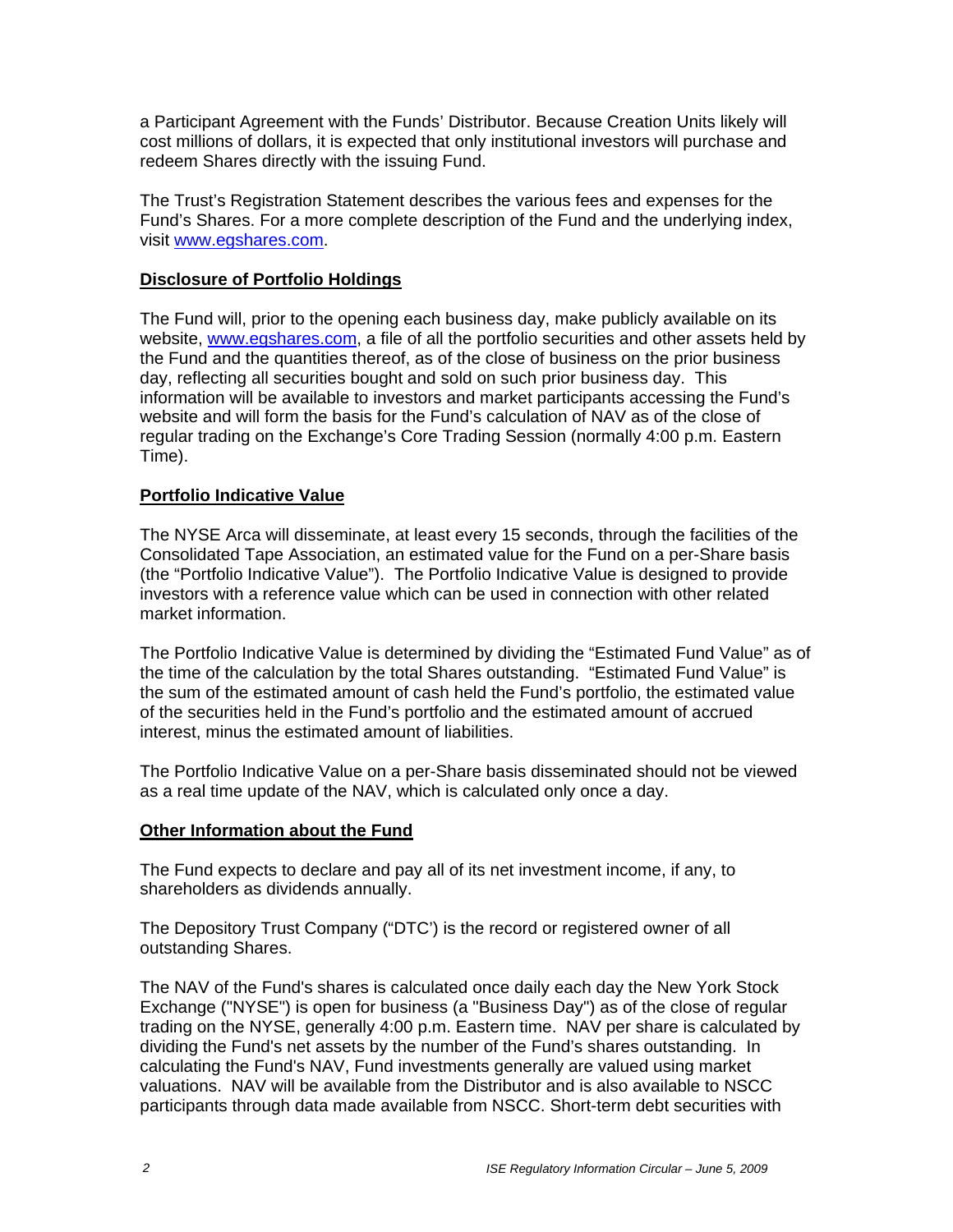remaining maturities of 60 days or less generally are valued on the basis of amortized cost. U.S. fixed income assets may be valued as of the announced closing time for such securities on any day that the Securities Industry and Financial Markets Association announce an early closing time.

The Fund's Registration Statement describes the various fees and expenses for the Fund's Shares. For a more complete description of the Fund and the Index, visit www.egshares.com.

## **Purchases and Redemptions in Creation Unit Size**

Equity EAMs are hereby informed that procedures for purchases and redemptions of Shares in Creation Units are described in the Trust's Prospectus and SAI and that Shares are not individually redeemable but are redeemable only in Creation Unit aggregations or multiples thereof.

The Trust's Prospectus and SAI describe additional procedures and requirements that apply to the creation and redemption of Shares.

#### **Principal Risks**

Interested persons are referred to the Prospectus for a description of risks associated with an investment in the Shares. These risks include foreign markets risk and the risk that a Fund's return may not match the return of its index for a number of reasons including the incursion by a Fund of operating expenses and costs not applicable to its index. In addition, as noted in the Prospectus, the Shares may trade at market prices that may differ from their NAV. The NAV of the Shares will fluctuate with changes in the market value of the Fund's holdings. The market prices of the Shares will fluctuate in accordance with changes in NAV as well as the supply and demand for the Shares on the Exchange.

#### **Exchange Rules Applicable to Trading in the Shares**

The Shares are considered equity securities, thus rendering trading in the Shares subject to the Exchange's existing rules governing the trading of equity securities.

#### **Trading Hours**

Trading in the Shares on ISE is on a UTP basis and is subject to ISE equity trading rules. The Shares will trade from 8:00 a.m. until 8:00 p.m. Eastern Time. Equity EAMs trading the Shares during the Extended Market Sessions are exposed to the risk of the lack of the calculation or dissemination of underlying index value or intraday indicative value ("IIV"). For certain derivative securities products, an updated underlying index value or IIV may not be calculated or publicly disseminated in the Extended Market hours. Since the underlying index value and IIV are not calculated or widely disseminated during Extended Market hours, an investor who is unable to calculate implied values for certain derivative securities products during Extended Market hours may be at a disadvantage to market professionals.

## **Trading Halts**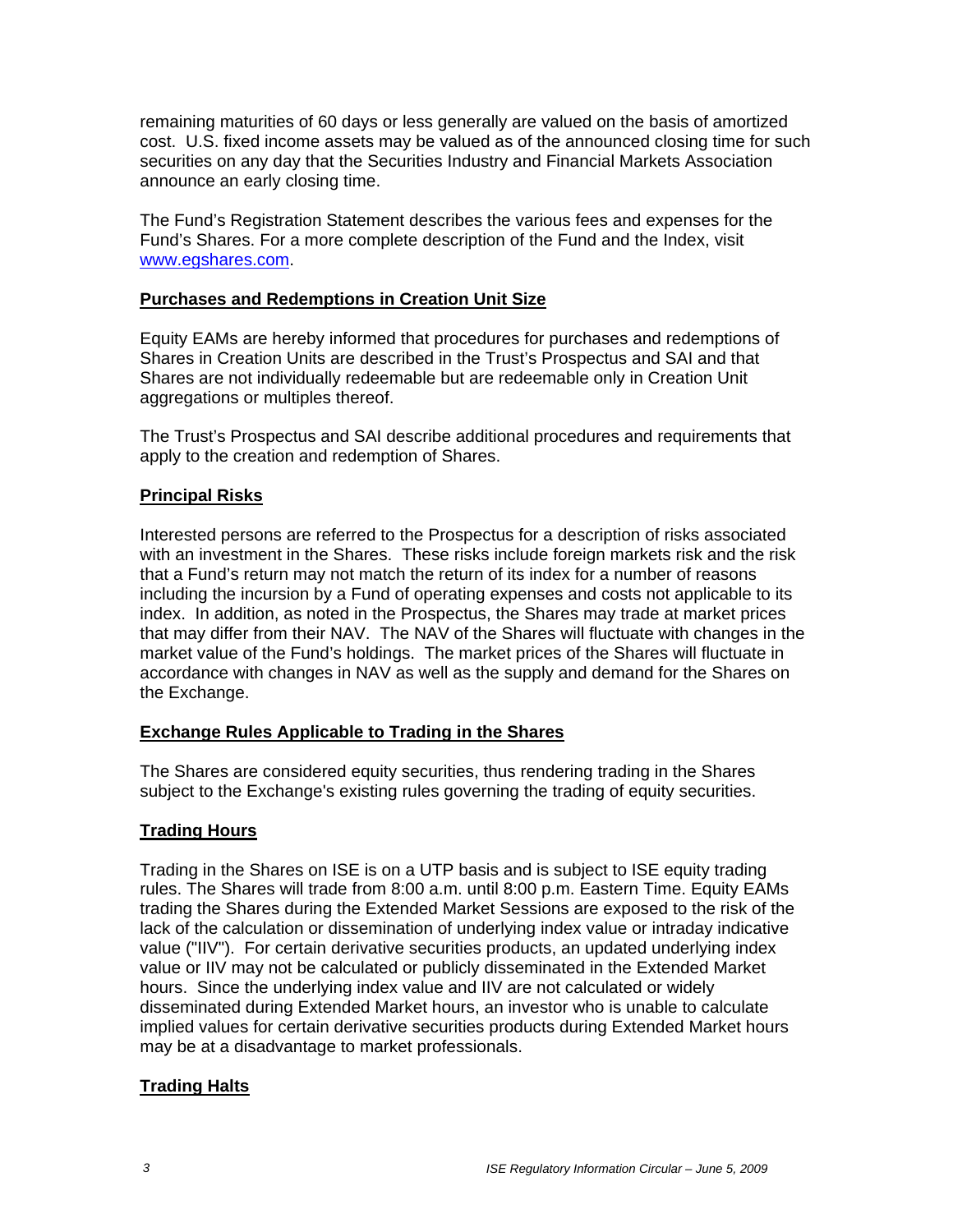ISE will halt trading in the Shares in accordance with ISE Rule 2101(a)(2)(iii). The grounds for a halt under this Rule include a halt by the primary market because it stops trading the Shares and/or a halt because dissemination of the IIV or applicable currency spot price has ceased, or a halt for other regulatory reasons. In addition, ISE will stop trading the Shares if the primary market de-lists the Shares.

#### **Delivery of a Prospectus**

Pursuant to federal securities laws, investors purchasing Shares must receive a prospectus prior to or concurrently with the confirmation of a transaction. Investors purchasing Shares directly from the Fund (by delivery of the Deposit Amount) must also receive a prospectus.

Prospectuses may be obtained through the Distributor or on the Fund's website. The Prospectus does not contain all of the information set forth in the registration statement (including the exhibits to the registration statement), parts of which have been omitted in accordance with the rules and regulations of the SEC. For further information about the Fund, please refer to the Trust's registration statement.

#### **Exemptive, Interpretive and No-Action Relief Under Federal Securities Regulations**

The Commission has issued letters dated October 24, 2006, November 21, 2005 and August 17, 2001 (together, the "No- Action Letters") granting exemptive, interpretive and no-action relief from certain provisions of and rules under the Securities Exchange Act of 1934 for exchange-traded funds listed and traded on a registered national securities exchange that meet certain criteria. The Funds qualify for the relief granted in the No-Action Letters, a description of which follows.

## **Regulation M Exemptions**

Generally, Rules 101 and 102 of Regulation M prohibit any "distribution participant" and its "affiliated purchasers" from bidding for, purchasing, or attempting to induce any person to bid for or purchase any security which is the subject of a distribution until after the applicable restricted period, except as specifically permitted in Regulation M. The provisions of the Rules apply to underwriters, prospective underwriters, brokers, dealers, and other persons who have agreed to participate or are participating in a distribution of securities.

The Commission issued a No-Action Letter by which persons participating in a distribution of shares of a fund may engage in secondary market transactions in such shares during their participation in such a distribution, despite the requirements of from Rule 101 under Regulation M. In addition, the SEC has permitted persons who may be deemed to be participating in the distribution of shares of a fund (i) to purchase securities for the purpose of purchasing creation unit aggregations of fund shares and (ii) to tender securities for redemption in Creation Unit Aggregations. Further, the Commission has clarified that the tender of fund shares to the Fund for redemption does not constitute a bid for or purchase of any of the Funds' securities during the restricted period of Rule 101. The Commission has issued a No-Action Letter to paragraph (e) of Rule 102 under Regulation M which allow the redemption of fund shares in creation unit aggregations during the continuous offering of shares.

## **Customer Confirmations for Creation or Redemption of Fund Shares (SEC Rule**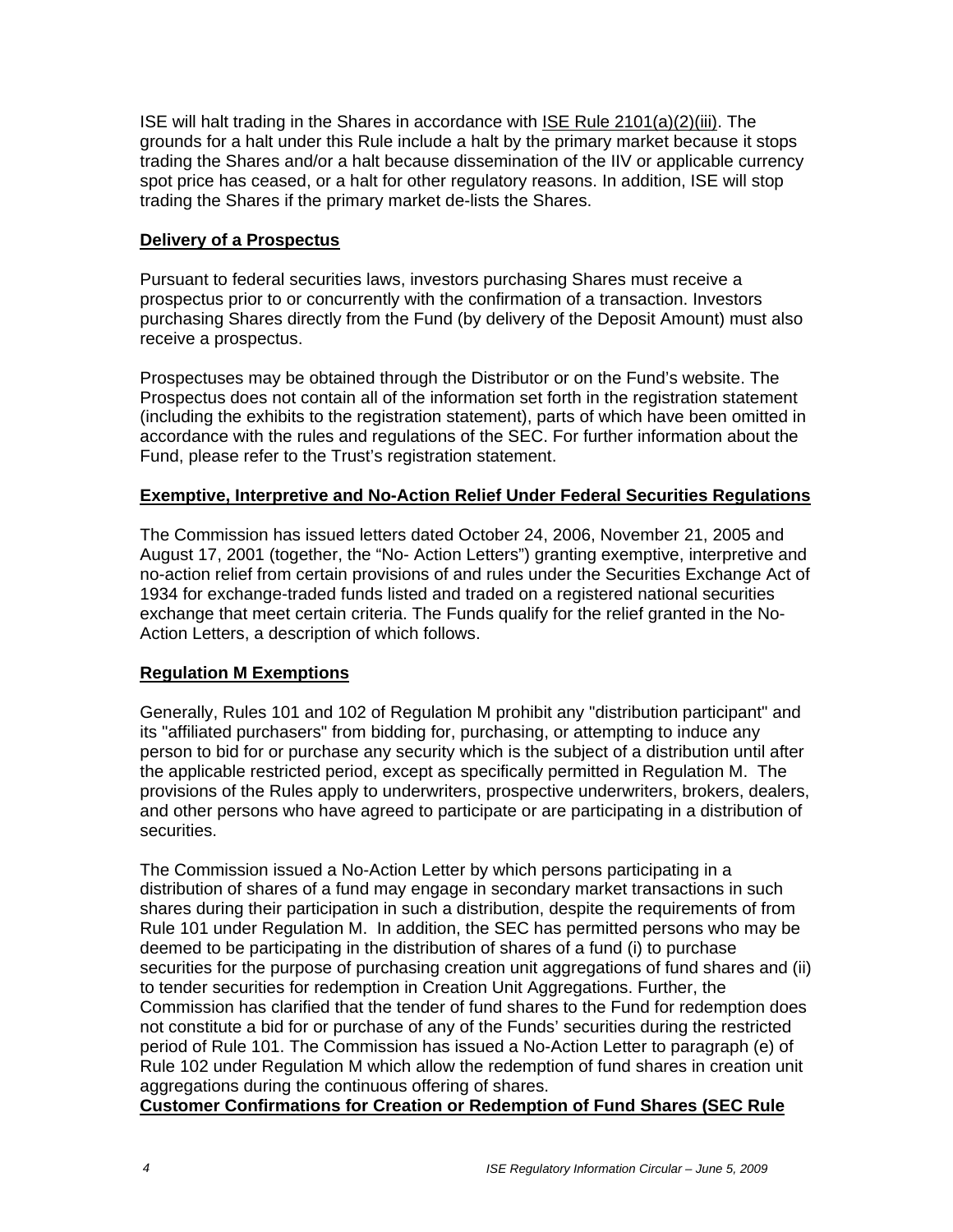# **10b-10)**

Broker–dealers who handle purchases or redemptions of Fund shares in Creation Units for customers will be permitted to provide such customers with a statement of the number of Creation Unit Aggregations created or redeemed without providing a statement of the identity, number and price of shares of the individual securities tendered to the Fund for purposes of purchasing creation unit aggregations ("Deposit Securities") or the identity, number and price of shares to be delivered by the Trust to the redeeming holder ("Redemption Securities"). The composition of the securities required to be tendered to the Fund for creation purposes and of the securities to be delivered on redemption will be disseminated each business day and will be applicable to requests for creations or redemption, as the case may be, on that day. This exemptive relief under Rule 10b-10 with respect to creations and redemptions is subject to the following conditions:

- 1) Confirmations to customers engaging in creations or redemptions must state that all information required by Rule 10b-10 will be provided upon request;
- 2) Any such request by a customer for information required by Rule 10b-10 will be filed in a timely manner, in accordance with Rule 10b-10(c);
- 3) Except for the identity, number and price of shares of the component securities of the Deposit Securities and Redemption Securities, as described above, confirmations to customers must disclose all other information required by Rule 10b-10(a).

## **SEC Rule 14e-5**

The Commission has permitted any person acting as a dealer-manager of a tender offer for a component security of fund (1) to redeem fund shares in creation unit aggregations from the issuer that may include a security subject to such tender offer and (2) to purchase fund shares during such tender offer. In addition, a No-Action has been issued under Rule 14e-5 states that if a broker-dealer acting as a dealer-manager of a tender offer for a security of the Fund purchases or arranges to purchase such securities in the secondary market for the purpose of tendering such securities to purchase one or more creation unit aggregations of shares, it must be made in conformance with the following:

- i. such bids or purchases are effected in the ordinary course of business, in connection with a basket of 20 or more securities in which any security that is the subject of a distribution, or any reference security, does not comprise more than 5% of the value of the basket purchased; or
- ii. purchases are effected as adjustments to such basket in the ordinary course of business as a result of a change in the composition of the underlying index; and
- iii. such bids or purchases are not effected for the purpose of facilitating such tender offer.

# **Section 11(d)(1); SEC Rules 11d1-1 and 11d1-2**

Section 11(d)(1) of the Act generally prohibits a person who is both a broker and a dealer from effecting any transaction in which the broker-dealer extends credit to a customer on any security which was part of a new issue in the distribution of which he participated as a member of a selling syndicate or group within thirty days prior to such transaction. The Commission has clarified that Section 11(d)(1) does not apply to broker-dealers that are not authorized participants (and, therefore, do not create creation unit aggregations) that engage in both proprietary and customer transactions in shares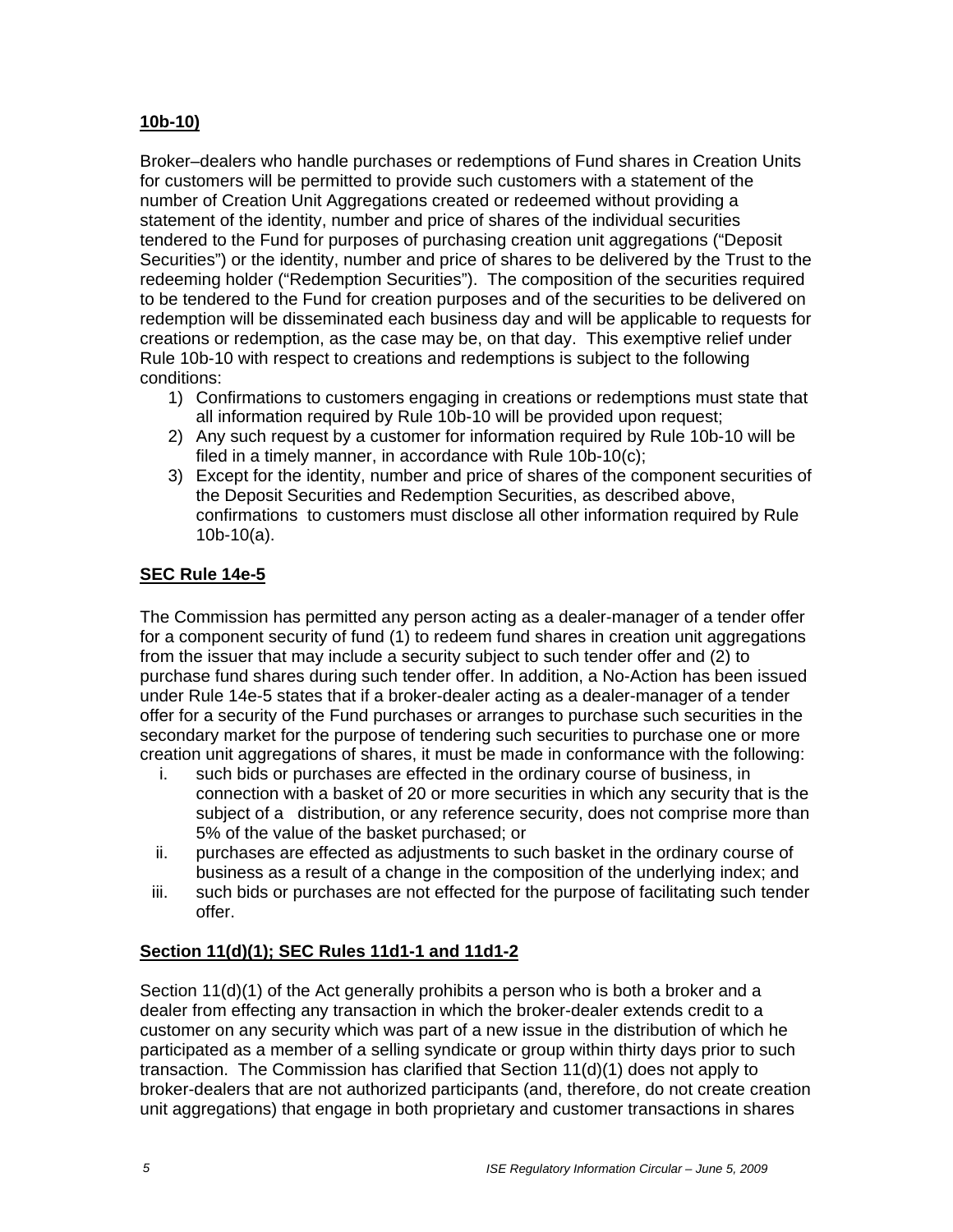of a fund in the secondary market, and for broker-dealer authorized participants that engage in creations of creation unit aggregations. This relief is subject to specific conditions, including the condition that such broker-dealer (whether or not an authorized participant) does not, directly or indirectly, receive from the fund complex any payment, compensation or other economic incentive to promote or sell the shares of a fund to persons outside the fund complex, other than non-cash compensation permitted under NASD (now FINRA) Rule 2830 (I)(5)(A), (B) or (C). See letter dated November 22, 2005 from Brian A Bussey, Assistant Chief Counsel, SEC Division of Market Regulation, to Barclays Global Investors, N.A., dated November 22, 2005. The Commission has issued a No-Action Letter under Section 11(d)(1) of the Act now states that brokerdealers may treat shares of a fund, for purposes of Rule 11d1-2, as "securities issued by a registered open-end investment company as defined in the Investment Company Act" and thereby extend credit or maintain or arrange for the extension or maintenance of credit on shares that have been owned by the persons to whom credit is provided for more than 30 days, in reliance on the exemption contained in the rule.

#### **SEC Rules 15c1-5 and 15c1-6**

The Commission has issued a No-Action letter with respect to Rule 15c1-5 and Rule 15c1-6 as to the required disclosure of control by a broker or dealer with respect to creations and redemptions of fund shares and secondary market transactions therein.

**This Regulatory Information Circular is not a statutory Prospectus. Equity EAMs should consult the Trust's Registration Statement, SAI, Prospectus and the Fund's website for relevant information.**